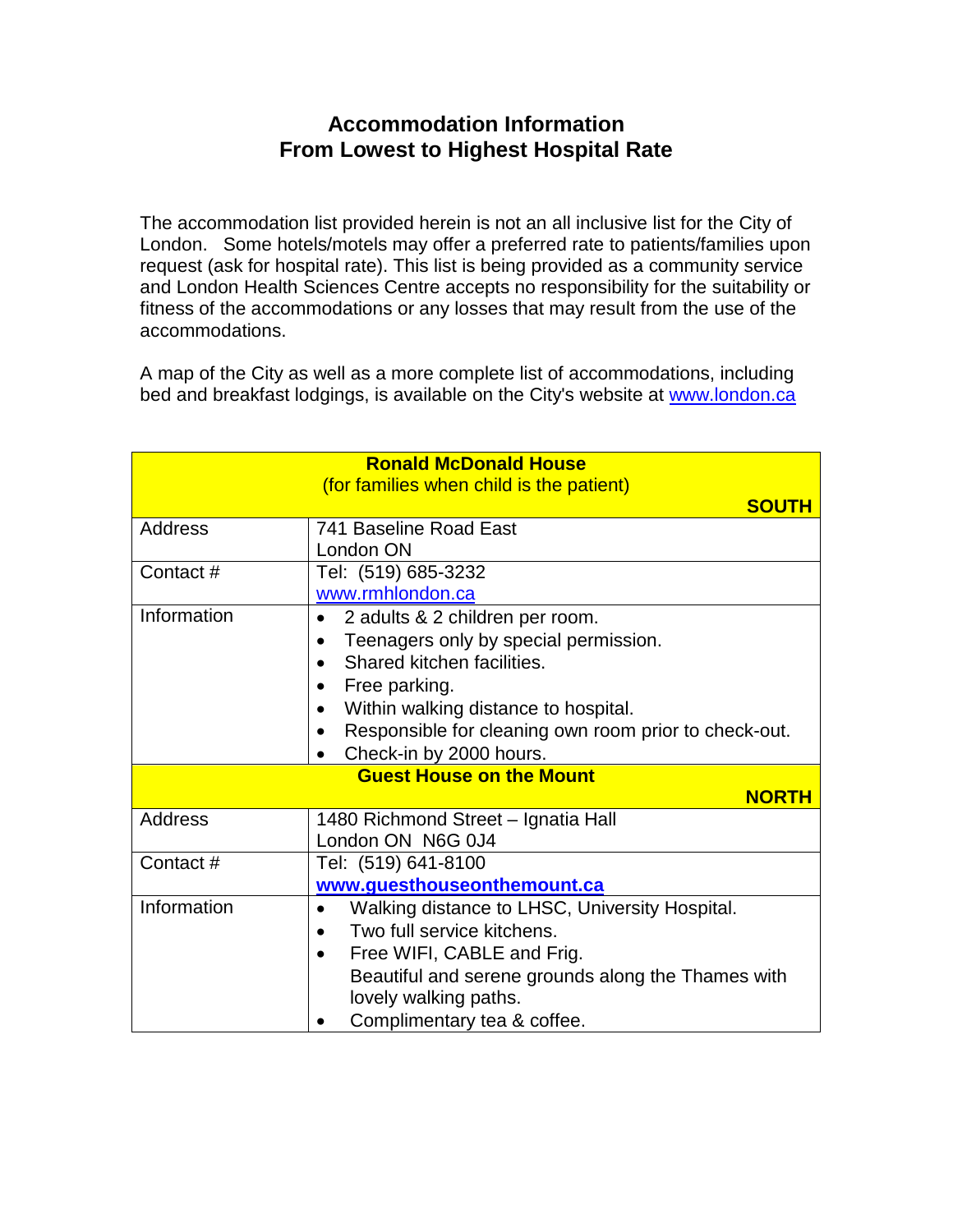|                | <b>Super 7 Motel</b>                                                               |
|----------------|------------------------------------------------------------------------------------|
|                | <b>SOUTH</b>                                                                       |
| Address        | 697 Wellington Road                                                                |
|                | London ON                                                                          |
| Contact#       | Tel: (519) 681-7272                                                                |
|                | Toll Free: 1-877-660-4020                                                          |
| Information    | Free local calls & high speed Internet.<br>$\bullet$                               |
|                | Free parking.<br>$\bullet$                                                         |
|                | Bar size fridge.<br>$\bullet$                                                      |
|                | Microwave upon request.                                                            |
|                | <b>Knights Inn</b><br><b>EAST</b>                                                  |
| Address        | 1739 Dundas Street                                                                 |
|                | London ON N5W 3E3                                                                  |
| Contact#       | Tel: (519) 451-5840                                                                |
|                | Toll Free: 1-800-843-5644                                                          |
|                | www.knightsinn.com                                                                 |
| Information    | Fridge & microwave in room.                                                        |
|                | <b>Days Inn</b>                                                                    |
|                | <b>SOUTH</b>                                                                       |
| <b>Address</b> | 1100 Wellington Road South                                                         |
|                | London ON                                                                          |
| Contact#       | Tel: (519) 681-1240                                                                |
|                | Toll Free: 1-866-266-8266                                                          |
| Information    | www.daysinnlondon.com                                                              |
|                | Parking.<br>$\bullet$                                                              |
|                | Fitness Centre, Games Room.<br>Restaurant.                                         |
|                | $\bullet$                                                                          |
|                | Coffeemaker and hairdryer in all rooms.<br>$\bullet$<br>Outdoor pool.<br>$\bullet$ |
|                | <b>Econo Lodge</b>                                                                 |
|                | <u>CENTRAL</u>                                                                     |
| Address        | 636 York Street                                                                    |
|                | London ON N5W 2S7                                                                  |
| Contact#       | Tel: (519) 433-8161                                                                |
|                | www.choicehotels.ca/cn488                                                          |
| Information    | Breakfast Room including complimentary continental                                 |
|                | breakfast.                                                                         |
|                | Free parking.<br>$\bullet$                                                         |
|                | Fridge.<br>$\bullet$                                                               |
|                | Microwave upon request.                                                            |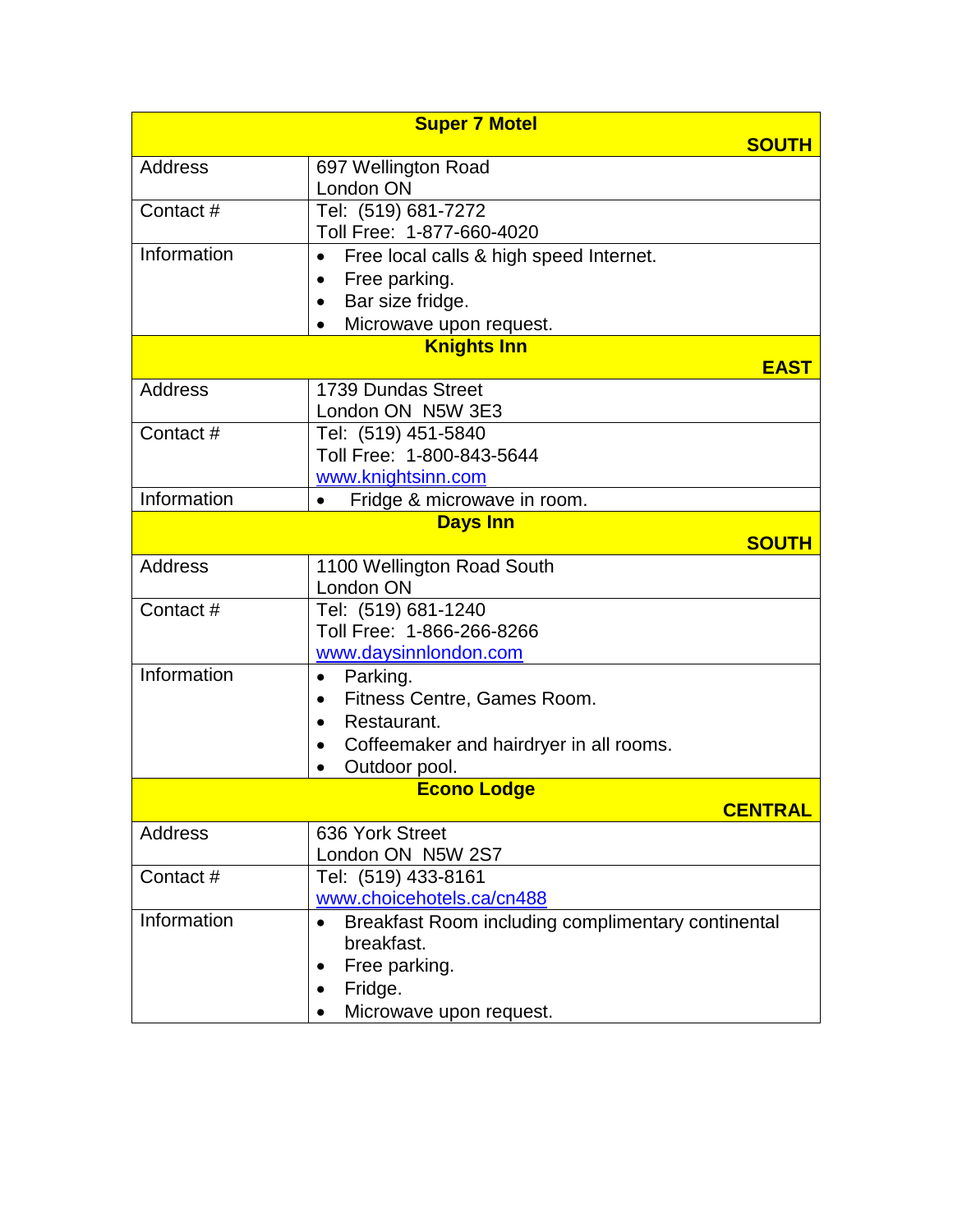| <b>Howard Johnson Inn</b> |                                                                             |              |
|---------------------------|-----------------------------------------------------------------------------|--------------|
|                           |                                                                             | <b>SOUTH</b> |
| Address                   | 738 Exeter Road                                                             |              |
|                           | London ON N6E 1L4                                                           |              |
| Contact#                  | Tel: (519) 680-5151                                                         |              |
|                           | Toll Free: 1-866-780-5151                                                   |              |
| Information               | www.hojolondon.com                                                          |              |
|                           | Complimentary continental breakfast.<br>Handicap & Jacuzzi rooms available. |              |
|                           | Guest Laundry.                                                              |              |
|                           | Free local phone calls & high-speed Internet.                               |              |
|                           | Microwaves & Refrigerators.<br>$\bullet$                                    |              |
|                           | Free parking.<br>$\bullet$                                                  |              |
|                           | <b>Motel 6</b>                                                              |              |
|                           |                                                                             | <b>SOUTH</b> |
| <b>Address</b>            | 810 Exeter Road                                                             |              |
|                           | London ON N6E 1L5                                                           |              |
| Contact#                  | Tel: (519) 680-0900                                                         |              |
| Information               | Indoor pool, hot tub, fitness center.<br>$\bullet$                          |              |
|                           | Fridge & microwave available on request.                                    |              |
|                           | <b>Lighthouse Inn</b>                                                       | <b>NORTH</b> |
| <b>Address</b>            | 705 Fanshawe Park Road West                                                 |              |
|                           | London ON                                                                   |              |
| Contact#                  | Tel: (519) 473-4500                                                         |              |
|                           | Toll Free: 1-866-239-0002                                                   |              |
|                           | www.lighthouseinns.ca                                                       |              |
| Information               | Fridge & microwave.<br>$\bullet$                                            |              |
|                           | Free parking.<br>$\bullet$                                                  |              |
|                           | <b>Ramada Inn &amp; Suites</b>                                              |              |
|                           |                                                                             | <u>SOUTH</u> |
| <b>Address</b>            | 817 Exeter Road<br>London ON                                                |              |
| Contact#                  | Tel: (519) 681-4900                                                         |              |
|                           | Toll Free: 1-800-303-3733                                                   |              |
|                           | www.ramadainnlondon.com                                                     |              |
| Information               | Work desk & fully equipped Business Centre.                                 |              |
|                           | Coffee maker, fridge, microwave, iron & ironing board.                      |              |
|                           | Indoor pool.                                                                |              |
|                           | Free parking.                                                               |              |
|                           | Full breakfast.                                                             |              |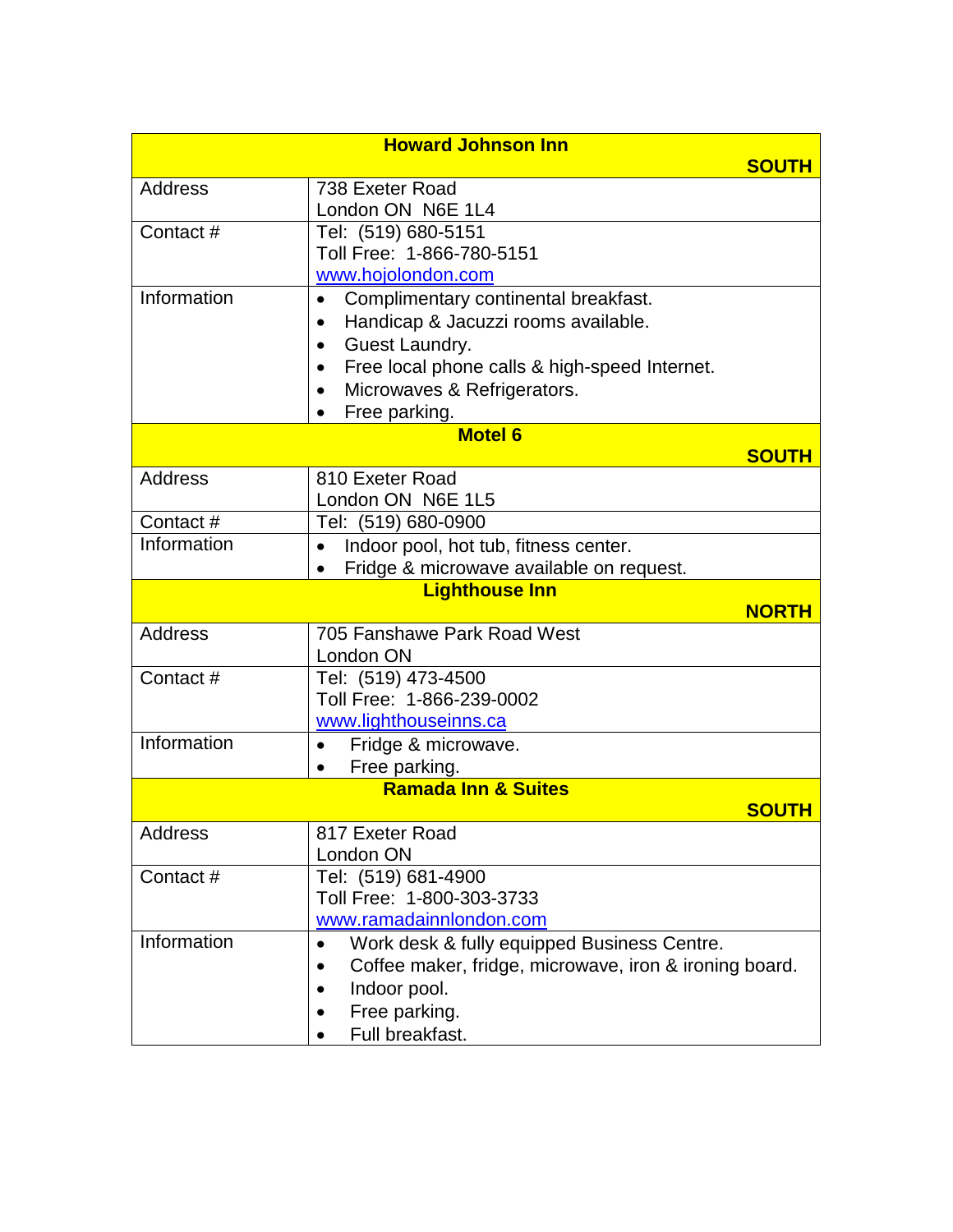|                | <b>London Executive Suites</b>                                                                                  | <b>CENTRAL</b> |
|----------------|-----------------------------------------------------------------------------------------------------------------|----------------|
| Address        | 362 Dundas Street<br>London ON                                                                                  |                |
| Contact #      | Tel: (519) 679-3932<br>Toll Free: 1-800-265-5955<br>www.les-hotel.com                                           |                |
| Information    | All rooms have kitchen facilities.<br>Free parking.<br>$\bullet$                                                |                |
|                | <b>Comfort Inn</b>                                                                                              |                |
| Address        | 1156 Wellington Road<br>London ON                                                                               | <b>SOUTH</b>   |
| Contact#       | Tel: (519) 685-9300<br>www.choicehotels.ca/cn300                                                                |                |
| Information    | Free breakfast.<br>Free parking.<br>$\bullet$<br>Fridge, microwave & coffee makers<br>Hair dryers.<br>$\bullet$ |                |
|                | <b>Quality Suites</b>                                                                                           | <b>SOUTH</b>   |
| Address        | 1120 Dearness Drive<br>London ON                                                                                |                |
| Contact#       | Tel: (519) 680-1024<br>Rate Code LHOSP for reservations.<br>www.choicehotels.ca/cn299                           |                |
| Information    | Full hot breakfast.<br>Self serve laundry.<br>$\bullet$<br>Free parking.                                        |                |
|                | <b>Courtyard Marriott</b>                                                                                       |                |
|                |                                                                                                                 | <b>SOUTH</b>   |
| <b>Address</b> | 864 Exeter Road<br>London ON N6E 1L5                                                                            |                |
| Contact#       | Tel: (519) 680-0077                                                                                             |                |
| Information    | Indoor pool & fitness room.<br>24 Hour Business Centre.<br>Guest Laundry.<br>$\bullet$                          |                |
|                | <b>Ivey Spencer - Wyndham Hotels</b>                                                                            | <b>NORTH</b>   |
| Address        | 551 Windermere Road<br>London ON N5X 2T1                                                                        |                |
| Contact#       | Tel: 1-800-983-6523<br>https://www.wyndhamhotels.com/dolce/london-ontario/ivey-<br>spencer-centre/overview      |                |
| Information    |                                                                                                                 |                |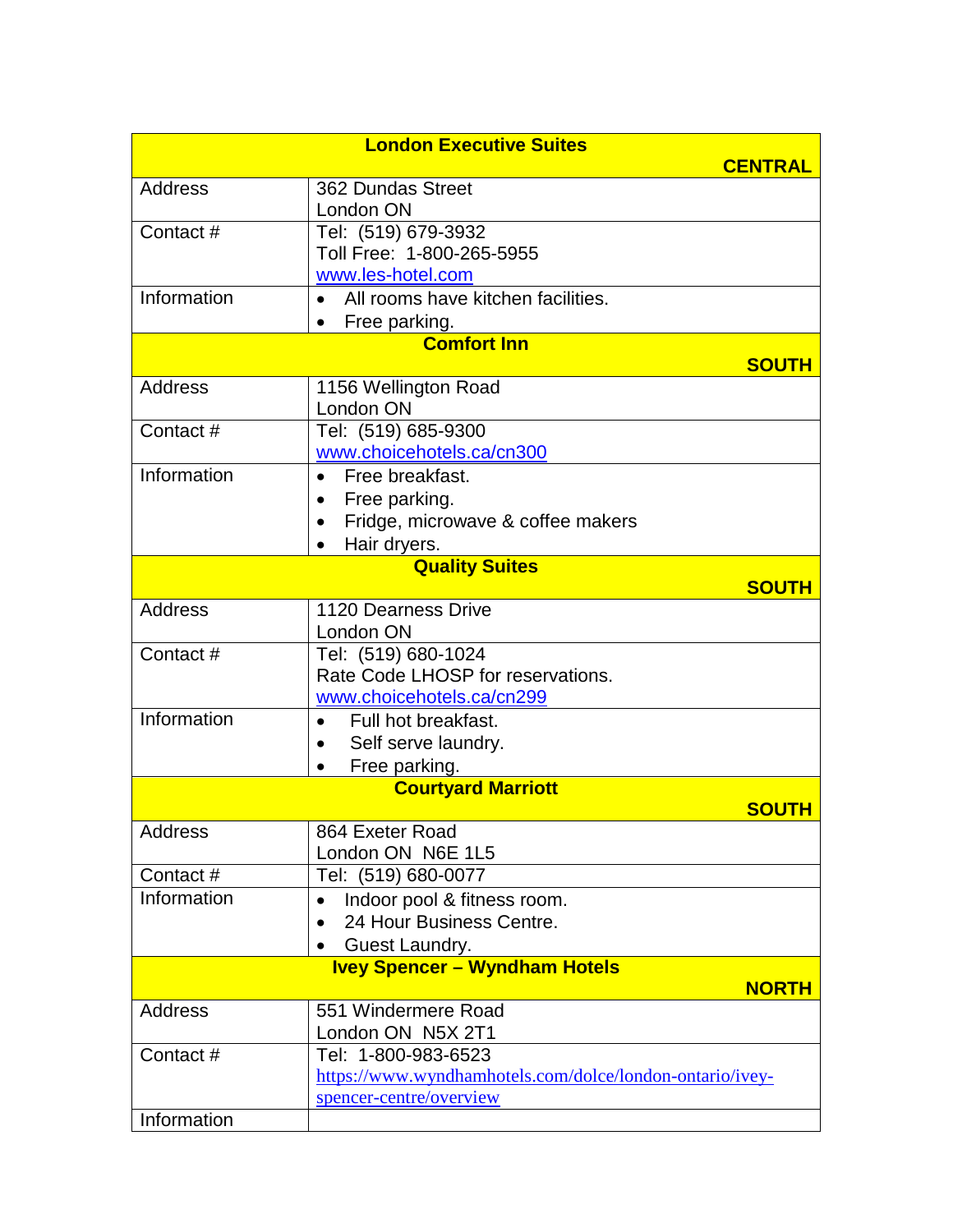| <b>Country Inn &amp; Suites</b> |                                                              |              |
|---------------------------------|--------------------------------------------------------------|--------------|
|                                 |                                                              | <b>SOUTH</b> |
| Address                         | 774 Baseline Road E                                          |              |
|                                 | London ON                                                    |              |
| Contact#                        | Tel: (519) 642-3077                                          |              |
|                                 | www.countryinns.com/londonon                                 |              |
| Information                     | Indoor pool, whirlpool & fitness room.<br>$\bullet$          |              |
|                                 | Within walking distance to hospital.                         |              |
|                                 | Hot & Cold Buffet Breakfast.                                 |              |
|                                 | Guest Laundry.                                               |              |
|                                 | Microwaves & fridges.<br>$\bullet$                           |              |
|                                 | <b>Staybridge Suites</b>                                     |              |
|                                 |                                                              | <b>SOUTH</b> |
| <b>Address</b>                  | 824 Exeter Road<br>London ON                                 |              |
| Contact #                       | Tel: (519) 649-4500                                          |              |
|                                 | www.staybridge.com/londonontario                             |              |
| Information                     | Free deluxe buffet breakfast.<br>$\bullet$                   |              |
|                                 | Free dinners Tues - Thurs.                                   |              |
|                                 | Full kitchen in every suite.                                 |              |
|                                 | Free guest laundry.                                          |              |
|                                 | Free local calls & internet.<br>$\bullet$                    |              |
|                                 | Heated indoor pool, fitness room.<br>$\bullet$               |              |
|                                 | Outdoor putting green & BBQ.                                 |              |
|                                 | <b>Holiday Inn Hotel &amp; Suites London</b>                 |              |
|                                 |                                                              | <b>SOUTH</b> |
| <b>Address</b>                  | 855 Wellington Road South                                    |              |
|                                 | London ON N6E 3N5                                            |              |
| Contact#                        | Tel: (519) 668-7900                                          |              |
|                                 |                                                              |              |
| Information                     | Refrigerator.<br>$\bullet$                                   |              |
|                                 | Free high speed internet access.                             |              |
|                                 | Complimentary parking.                                       |              |
|                                 | Indoor swimming pool, whirlpool & fitness room.<br>$\bullet$ |              |
|                                 | <b>Hampton Inn</b>                                           |              |
|                                 |                                                              | <b>SOUTH</b> |
| <b>Address</b>                  | 840 Exeter Road                                              |              |
|                                 | London ON N6E 1L5                                            |              |
| Contact#                        | (519) 649-6500                                               |              |
| Information                     | www.londonontario.hamptoninn.com                             |              |
|                                 | Heated indoor pool & exercise room.<br>$\bullet$             |              |
|                                 | Complimentary high speed internet services.<br>٠             |              |
|                                 | Complimentary beverage & breakfast area.                     |              |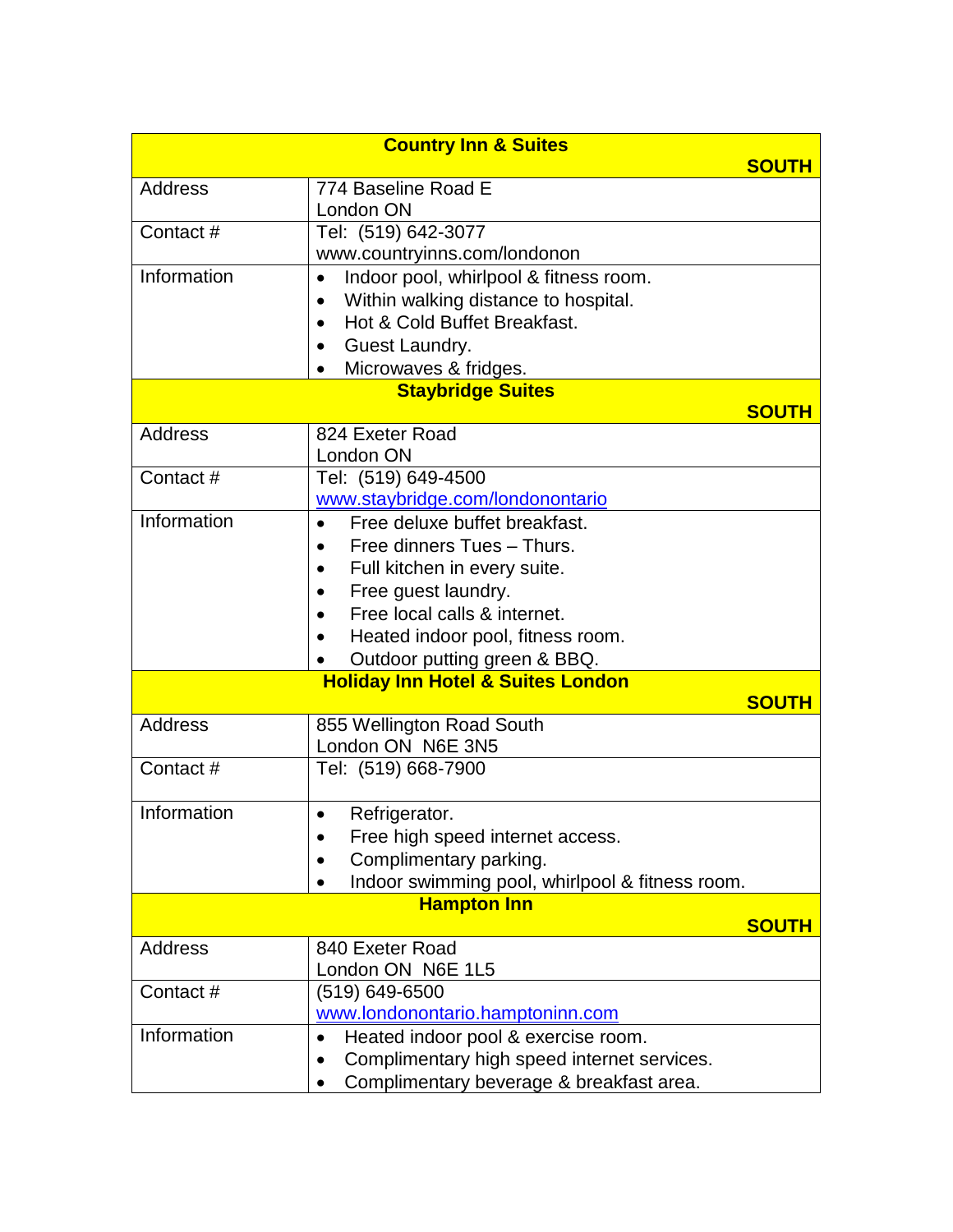| <b>Holiday Inn Express</b>                                                                     |                                                          |
|------------------------------------------------------------------------------------------------|----------------------------------------------------------|
|                                                                                                | <b>CENTRAL</b>                                           |
| Address                                                                                        | 374 Dundas Street                                        |
|                                                                                                | London ON N6B 1V7                                        |
| Contact #                                                                                      | Tel: (519) 661-0233                                      |
|                                                                                                | Toll Free Reservations: 1-800-228-5150 & 1-800-424-6423  |
|                                                                                                | www.ihg.com                                              |
| Information                                                                                    | Free deluxe continental breakfast.<br>$\bullet$          |
|                                                                                                | Free downtown parking.<br>$\bullet$                      |
|                                                                                                | High-Speed Wireless Internet Access.<br>$\bullet$        |
|                                                                                                | <b>Fitness Facility Pass.</b><br>$\bullet$               |
|                                                                                                | Free local calls.<br>$\bullet$                           |
|                                                                                                | • In-room coffee makers, microwave & mini fridge.        |
|                                                                                                | <b>Towne Place Suites by Marriott</b>                    |
|                                                                                                | <b>SOUTH</b>                                             |
| <b>Address</b>                                                                                 | 800 Exeter Road                                          |
|                                                                                                | London ON N6E 1L5                                        |
| Contact#                                                                                       | $(519)$ 681-1200                                         |
|                                                                                                | www.towneplacelondon.com                                 |
| Information                                                                                    | Complimentary hot breakfast.<br>$\bullet$                |
|                                                                                                | Full kitchen in each room including dishes.<br>$\bullet$ |
|                                                                                                | Free parking.<br>$\bullet$                               |
|                                                                                                | Free local calls.<br>$\bullet$                           |
|                                                                                                | Free high speed internet.<br>$\bullet$                   |
|                                                                                                | <b>Maple View Terrace</b>                                |
| (Retirement Home Facility providing Visiting Families Program - Over Age 60)<br><b>CENTRAL</b> |                                                          |
| <b>Address</b>                                                                                 | 299 Horton Street                                        |
|                                                                                                | London ON                                                |
| Contact #                                                                                      | Tel: (519) 434-4544                                      |
| Information                                                                                    | Meals & boxed lunches.<br>$\bullet$                      |
|                                                                                                | Free parking.                                            |
|                                                                                                | <b>Spencer Hall</b>                                      |
|                                                                                                | <b>NORTH</b>                                             |
| Address                                                                                        | 551 Windermere Road                                      |
|                                                                                                | London ON                                                |
| Contact#                                                                                       | Tel: (519) 679-4546                                      |
|                                                                                                | Form must be completed by LHSC staff.                    |
| Information                                                                                    | Continental breakfast.                                   |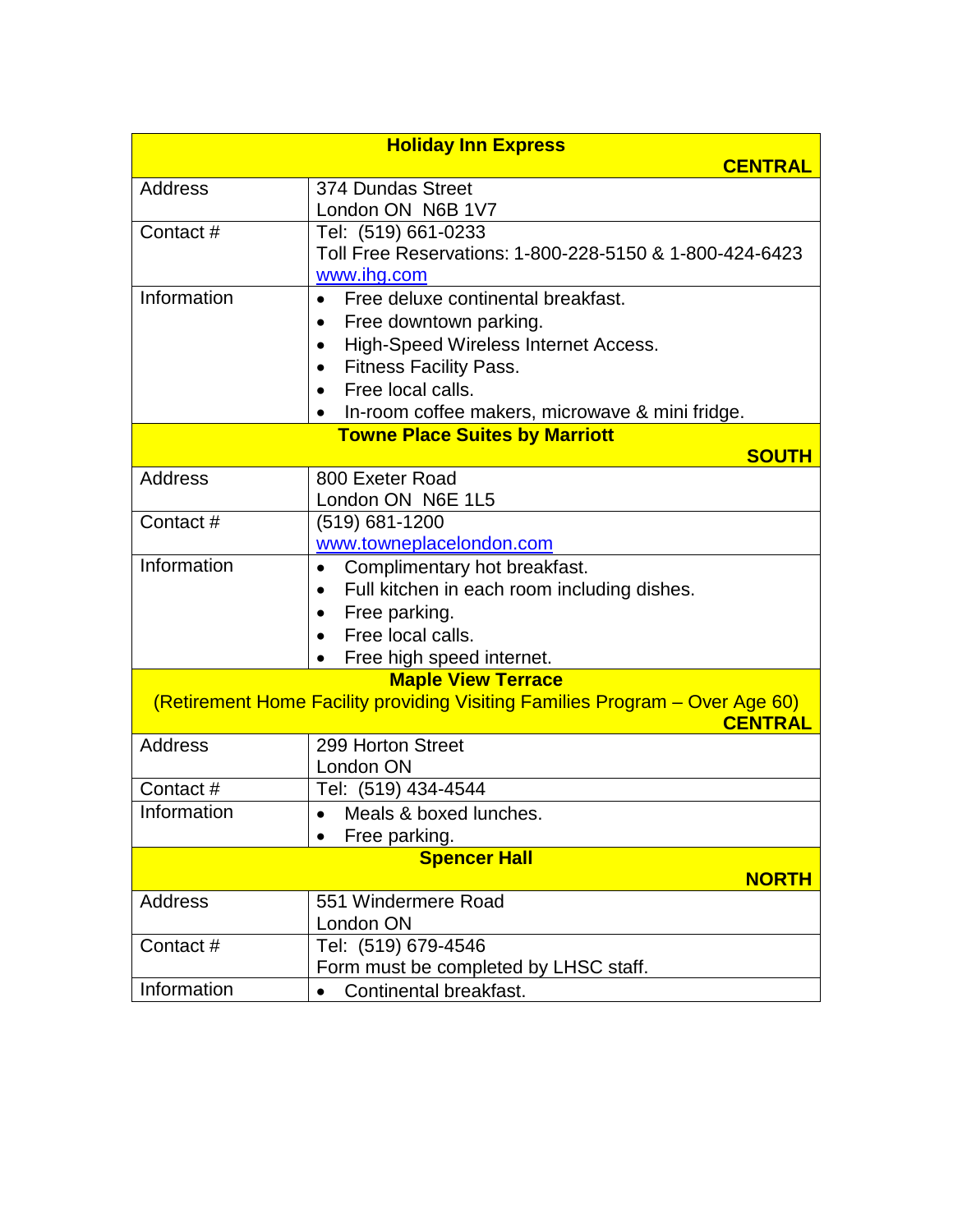|                | <b>Best Western - Lamplighter Inn</b>                                |
|----------------|----------------------------------------------------------------------|
|                | <b>SOUTH</b>                                                         |
| Address        | 591 Wellington Road                                                  |
|                | London ON                                                            |
| Contact#       | Tel: (519) 681-7151                                                  |
|                | Toll Free: 1-888-232-6747                                            |
|                | www.lamplighterinn.ca                                                |
| Information    | Parking.<br>$\bullet$                                                |
|                | Complimentary hospital shuttle - Mon - Fri 8 AM - 4 PM<br>$\bullet$  |
|                | to Parkwood, Victoria & University Hospitals.                        |
|                | Restaurant on site.<br>$\bullet$                                     |
|                | Indoor & outdoor pool.                                               |
|                | <b>Four Points Sheraton Hotel</b>                                    |
|                | <b>SOUTH</b>                                                         |
| <b>Address</b> | 1150 Wellington St S                                                 |
|                | London ON N6E 1M3                                                    |
| Contact#       | Tel: (519) 681-0600                                                  |
|                | www.fourpoints.com/london                                            |
| Information    | Parking.<br>$\bullet$                                                |
|                | Pool/whirlpool.<br>٠                                                 |
|                | Exercise room.                                                       |
|                | Restaurant on site.<br>$\bullet$                                     |
|                | <b>Windermere Manor</b>                                              |
|                | <b>NORTH</b>                                                         |
| <b>Address</b> | 200 Collip Circle                                                    |
|                | London ON                                                            |
| Contact#       | Tel: (519) 858-1391                                                  |
|                | www.windermeremanor.com                                              |
| Information    | Free parking.<br>٠                                                   |
|                | In-room coffeemakers, fridges & hairdryers.<br>$\bullet$             |
|                | Breakfast included.                                                  |
|                | Within walking distance to University Hospital.                      |
|                | <b>Doubletree by Hilton</b>                                          |
|                | <b>CENTRAL</b>                                                       |
| Address        | 300 King Street                                                      |
|                | London ON                                                            |
| Contact#       | Tel: (519) 439-1661                                                  |
|                | Toll Free: 1-800-210-9336                                            |
|                | Corporate Account #0003079257for Reservations                        |
| Information    | Indoor pool, sauna, whirlpool & fitness centre.                      |
|                | Complimentary self parking in the Hilton parking garage<br>$\bullet$ |
|                | - based on availability.                                             |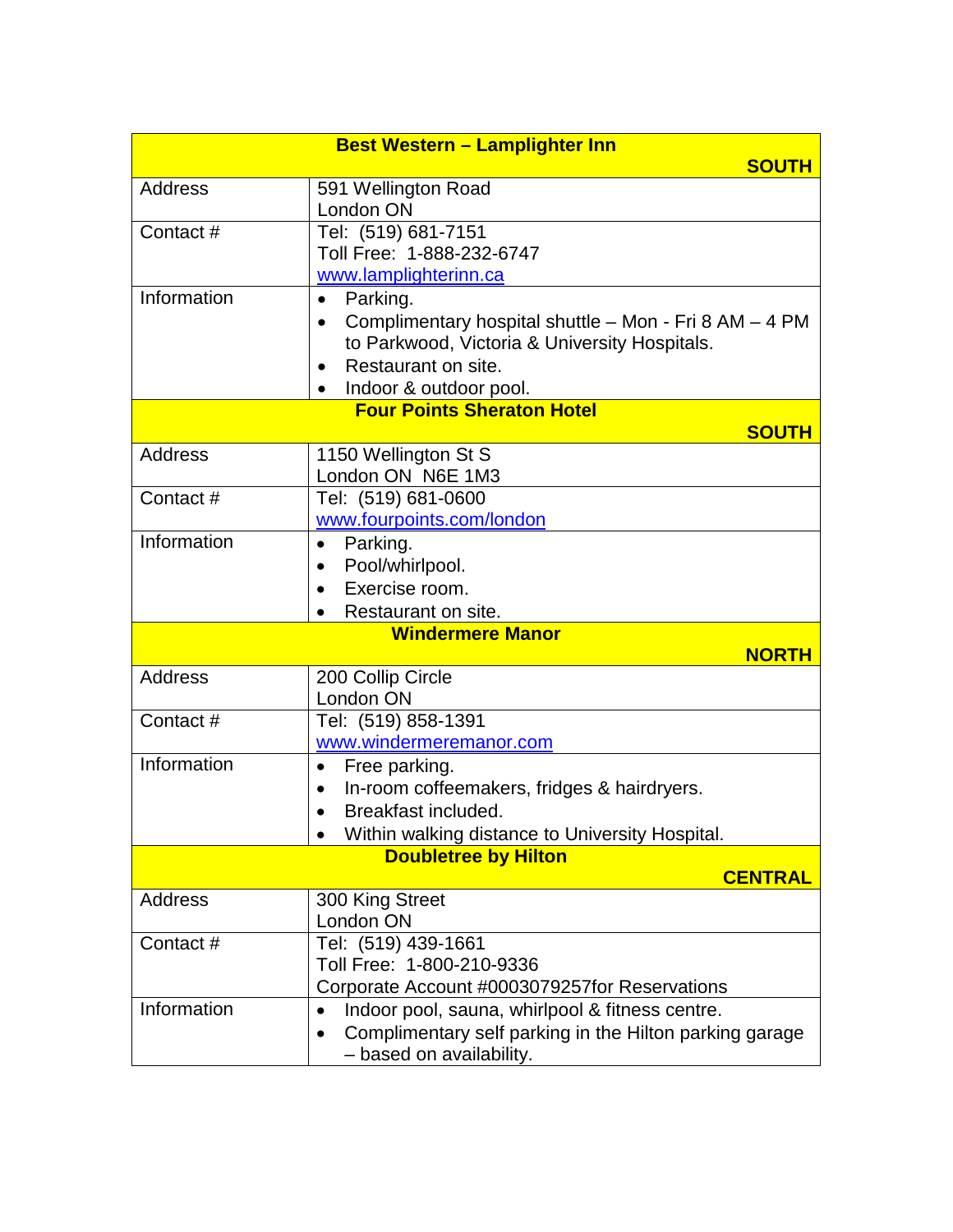| <b>Station Park Inn</b> |                                                                                 |
|-------------------------|---------------------------------------------------------------------------------|
|                         | <b>CENTRAL</b>                                                                  |
| <b>Address</b>          | 242 Pall Mall                                                                   |
|                         | London ON                                                                       |
| Contact #               | Tel: (519) 642-4444                                                             |
|                         | www.stationparkinn.ca                                                           |
| Information             | Every room is a 2 room suite.<br>$\bullet$                                      |
|                         | Underground parking.<br>$\bullet$                                               |
|                         | Handicapped rooms available.<br>$\bullet$                                       |
|                         | Workout room & Sauna.                                                           |
|                         | Deluxe Continental Breakfast.<br>$\bullet$                                      |
|                         | <b>Marriott Residence Inn</b>                                                   |
|                         | <b>CENTRAL</b>                                                                  |
| Address                 | 383 Colborne Street                                                             |
|                         | London ON                                                                       |
| Contact#                | Tel: (519) 433-7222<br>Toll Free: 1-877-477-8483                                |
|                         |                                                                                 |
| Information             | www.marriottresidenceinnlondon.com                                              |
|                         | Special rates available for critical care patients.<br>$\bullet$                |
|                         | Complimentary full hot breakfast.<br>$\bullet$                                  |
|                         | Full kitchens - stove, full sized fridge, dishwasher,<br>$\bullet$              |
|                         | microwave, coffee maker & cooking wares.                                        |
|                         | Exercise facility with whirlpool & sauna.<br>Free local calls.                  |
|                         | $\bullet$                                                                       |
|                         | Complimentary grocery shopping service.<br>$\bullet$                            |
|                         | Complimentary passes to indoor track & swimming pool.<br><b>Homewood Suites</b> |
|                         | <b>SOUTH</b>                                                                    |
| <b>Address</b>          | 45 Bessemer Road                                                                |
|                         | London ON N6E 1L5                                                               |
| Contact#                | Tel: (519) 686-7700                                                             |
|                         | www.homewood-suites.com                                                         |
| Information             | Complimentary buffet breakfast daily.<br>$\bullet$                              |
|                         | Complimentary light dinner reception (Mon - Thurs).                             |
|                         | High speed internet access in all suites.                                       |
|                         | Fully equipped kitchen.                                                         |
|                         | Indoor heated pool with Jacuzzi.                                                |
|                         | Sports Court, putting green & BBQ grill.                                        |
|                         | Valet & guest laundry available.                                                |
|                         | Complimentary guest parking.                                                    |